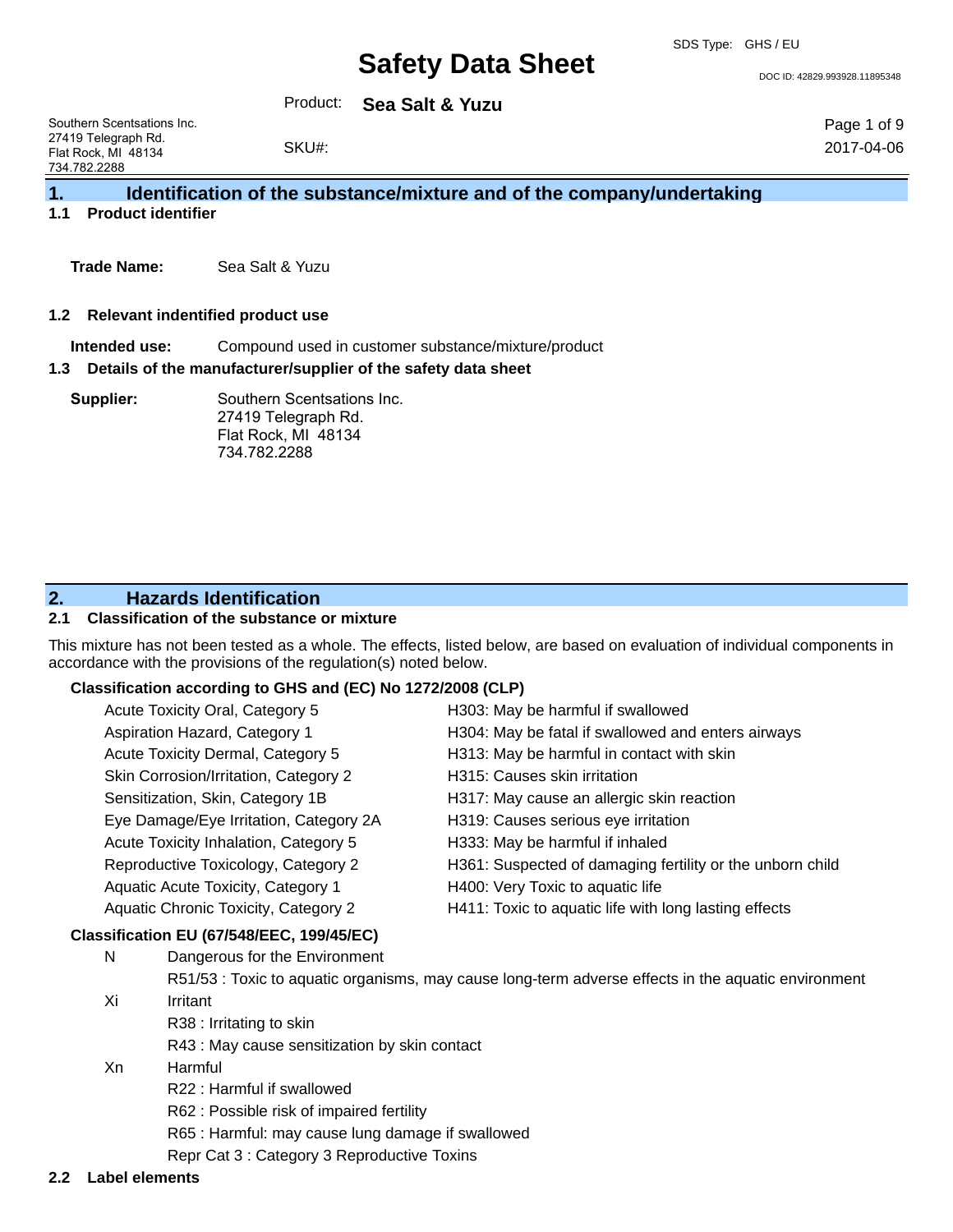SDS Type: GHS / EU

DOC ID: 42829.993928.11895348

Product: **Sea Salt & Yuzu**

Southern Scentsations Inc. 27419 Telegraph Rd. Flat Rock, MI 48134 734.782.2288

SKU#:

Page 2 of 9 2017-04-06

**Labelling (REGULATION (EC) No 1272/2008)**

**Hazard pictograms**





## **Signal Word: Danger**

| <b>Hazard statments</b> |                                                     |
|-------------------------|-----------------------------------------------------|
| H303                    | May be harmful if swallowed                         |
| H304                    | May be fatal if swallowed and enters airways        |
| H313                    | May be harmful in contact with skin                 |
| H315                    | Causes skin irritation                              |
| H317                    | May cause an allergic skin reaction                 |
| H319                    | Causes serious eye irritation                       |
| H333                    | May be harmful if inhaled                           |
| H361                    | Suspected of damaging fertility or the unborn child |
| H400                    | Very Toxic to aquatic life                          |
| H411                    | Toxic to aquatic life with long lasting effects     |

#### **Precautionary Statements**

### **Prevention:**

| Obtain special instructions before use                                                                                           |
|----------------------------------------------------------------------------------------------------------------------------------|
| Do not handle until all safety precautions have been read and understood                                                         |
| Wash hands thoroughly after handling                                                                                             |
| Contaminated work clothing should not be allowed out of the workplace                                                            |
| Avoid release to the environment                                                                                                 |
| Use personal protective equipment as required                                                                                    |
|                                                                                                                                  |
| IF SWALLOWED: Immediately call a POISON CENTER or doctor/physician Do NOT<br>induce vomiting                                     |
| IF ON SKIN: Wash with soap and water                                                                                             |
| IF INHALED: Call a POISON CENTER or doctor/physician if you feel unwell                                                          |
| IF IN EYES: Rinse cautiously with water for several minutes Remove contact lenses if<br>present and easy to do. continue rinsing |
| IF exposed or concerned: Get medical advice/attention                                                                            |
| Call a POISON CENTER or doctor/physician if you feel unwell                                                                      |
| If skin irritation or a rash occurs: Get medical advice/attention                                                                |
| If eye irritation persists: Get medical advice/attention                                                                         |
| Take off contaminated clothing and wash before reuse                                                                             |
|                                                                                                                                  |

- P363 Wash contaminated clothing before reuse
- P391 Collect Spillage
- **2.3 Other Hazards**
	- **no data available**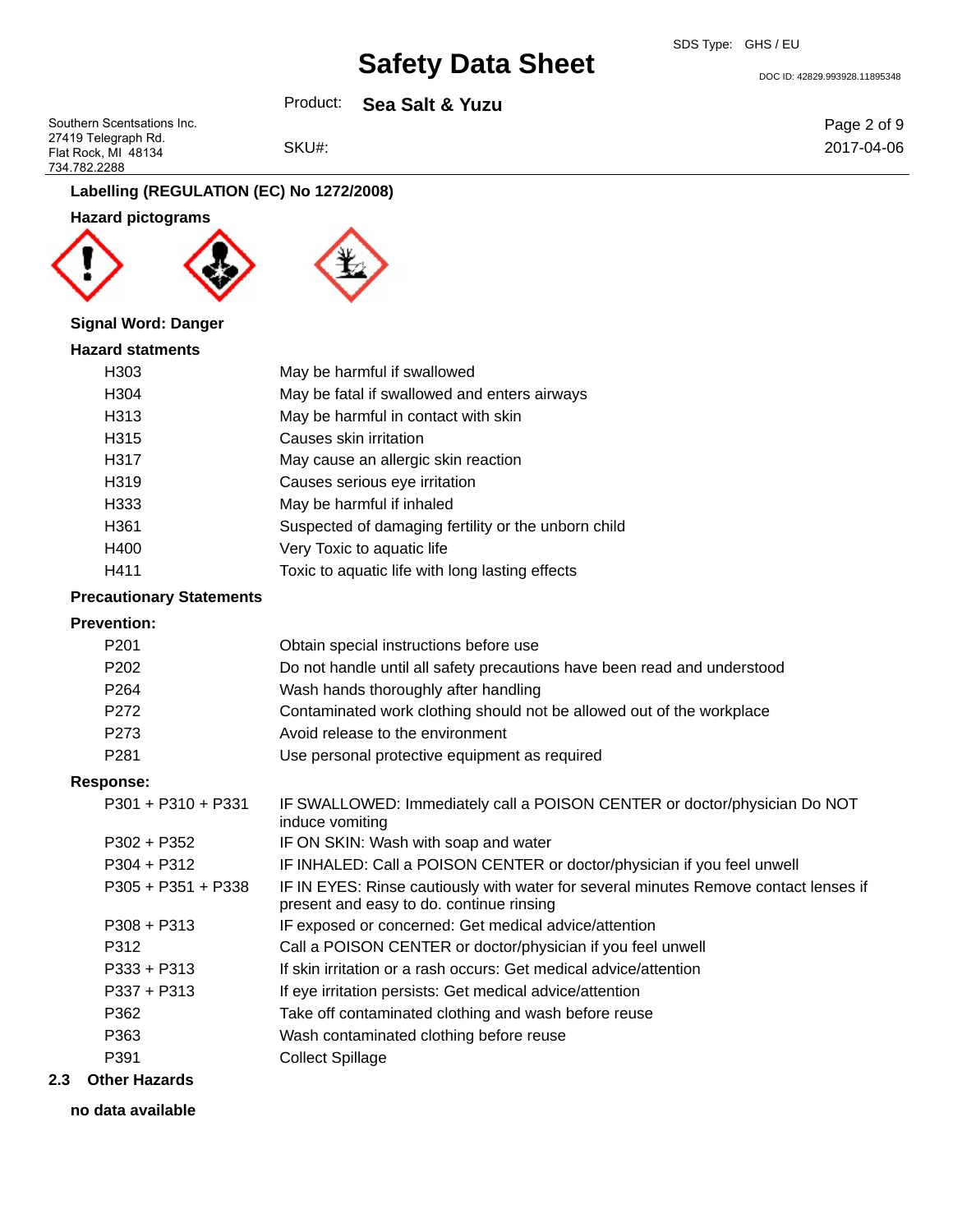SDS Type: GHS / EU

DOC ID: 42829.993928.11895348

Product: **Sea Salt & Yuzu**

Southern Scentsations Inc. 27419 Telegraph Rd. Flat Rock, MI 48134 734.782.2288

## **3. Composition/Information on Ingredients**

SKU#:

### **3.1 Mixtures**

This product is a complex mixture of ingredients, which contains among others the following substance(s), presenting a health or environmental hazard within the meaning of the UN Globally Harmonized System of Classification and Labeling of Chemicals (GHS):

| CAS#<br>Ingredient                             | EC#                                  | Conc.<br>Range | <b>GHS Classification</b>           | <b>EU Classification</b>                    |
|------------------------------------------------|--------------------------------------|----------------|-------------------------------------|---------------------------------------------|
| 140-11-4                                       | 205-399-7                            | 10 - 20 %      | H303; H316; H401; H412              |                                             |
| Benzyl acetate                                 |                                      |                |                                     |                                             |
| 120-51-4                                       | 204-402-9                            | 10 - 20 %      | H302; H313; H400; H411              | N - R51/53; Xn - R22                        |
| <b>Benzyl Benzoate</b>                         |                                      |                |                                     |                                             |
| 80-54-6                                        | 201-289-8                            | 10 - 20 %      | H227; H302; H315; H317; H361; H401; | N - R51/53; Xi - R38, R43; Xn -             |
|                                                | <b>Butylphenyl Methylpropional</b>   |                | H411                                | R22, R62, Repr Cat 3                        |
| 78-70-6                                        | 201-134-4                            | $5 - 10%$      | H227; H303; H315; H317; H319; H402  | Xi - R38                                    |
| Linalool                                       |                                      |                |                                     |                                             |
| $60 - 12 - 8$                                  | 200-456-2                            | $5 - 10%$      | H302; H313; H316; H319              | Xi - R36; Xn - R22                          |
| phenethyl alcohol                              |                                      |                |                                     |                                             |
| 101-86-0                                       | 202-983-3                            | $5 - 10%$      | H303; H316; H317; H400; H411        | Xi - R38, R43                               |
|                                                | Hexyl cinnamaldehyde                 |                |                                     |                                             |
| 8008-57-9                                      | 232-433-8                            | $2 - 5%$       | H226; H304; H315; H400; H410        | R10; N - R51/53; Xi - R38, R43;             |
|                                                | Citrus aurantium dulcis (Orange) oil |                |                                     | Xn - R65                                    |
| 98-55-5                                        | 202-680-6                            | $2 - 5%$       | H227; H303; H315; H319; H401        | Xi - R36, R38                               |
| alpha-Terpineol                                |                                      |                |                                     |                                             |
| 68917-32-8                                     | 289-904-6                            | $2 - 5%$       | H226; H304; H315; H317; H400; H410  | R10; N - R50/53; Xi - R38, R43;             |
|                                                | Grapefruit oil terpenes              |                |                                     | Xn - R65                                    |
| 68647-72-3<br>Limonene                         | 232-433-8                            | $2 - 5%$       | H226; H304; H315; H317; H400; H410  | R10; N - R50/53; Xi - R38, R43;<br>Xn - R65 |
| 2050-08-0                                      | 218-080-2                            | $2 - 5%$       | H302; H400; H410                    | N - R50/53; Xn - R22                        |
| Amyl salicylate                                |                                      |                |                                     |                                             |
| 93-92-5                                        | 202-288-5                            | $2 - 5%$       | H227; H402                          |                                             |
| methylbenzyl acetate                           |                                      |                |                                     |                                             |
| 68737-61-1                                     | 272-113-5                            | $1 - 2%$       | H227; H303; H313; H315; H317; H401; | R52/53; Xi - R36, R38, R43                  |
|                                                | Dimethyltetrahydro Benzaldehyde      |                | H411                                |                                             |
| 68912-13-0                                     | 272-805-7                            | $1 - 2%$       | H316; H401; H411                    | N - R51/53                                  |
|                                                | Hexahydro-methanoindenyl Propionate  |                |                                     |                                             |
| 54830-99-8                                     | 259-367-2                            | $1 - 2%$       | H303; H316; H402                    | R52/53                                      |
| Acetoxydihydrodicyclopentadiene                |                                      |                |                                     |                                             |
| 8050-15-5                                      | 232-476-2                            | $1 - 2%$       | H402; H412                          | R52/53                                      |
| Methyl ester of rosin (partially hydrogenated) |                                      |                |                                     |                                             |
| 106-24-1                                       | 203-377-1                            | $1 - 2%$       | H303; H315; H317; H318; H402        | Xi - R38, R41, R43                          |
| Geraniol                                       |                                      |                |                                     |                                             |
| 18479-58-8                                     | 242-362-4                            | $1 - 2%$       | H227; H303; H315; H319; H402        | Xi - R38                                    |
|                                                | 2,6-dimethyloct-7-en-2-ol            |                |                                     |                                             |

Page 3 of 9 2017-04-06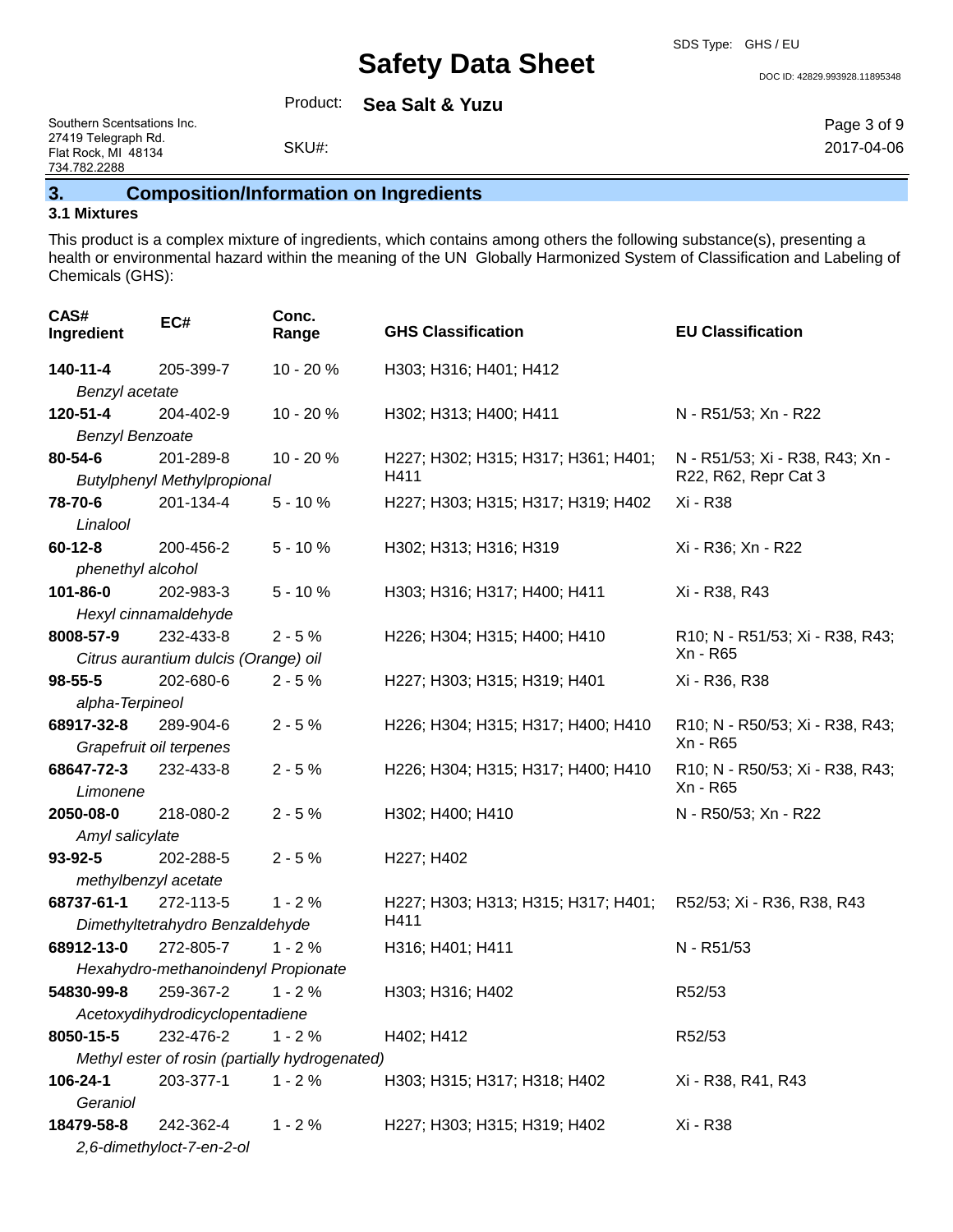SDS Type: GHS / EU

DOC ID: 42829.993928.11895348

|                                                                                          |                                      | Product:                                                 | <b>Sea Salt &amp; Yuzu</b>         |                                             |
|------------------------------------------------------------------------------------------|--------------------------------------|----------------------------------------------------------|------------------------------------|---------------------------------------------|
| Southern Scentsations Inc.<br>27419 Telegraph Rd.<br>Flat Rock, MI 48134<br>734.782.2288 |                                      | SKU#:                                                    |                                    | Page 4 of 9<br>2017-04-06                   |
| CAS#<br>Ingredient                                                                       | EC#                                  | Conc.<br>Range                                           | <b>GHS Classification</b>          | <b>EU Classification</b>                    |
| 127-51-5                                                                                 | 204-846-3                            | $1 - 2%$                                                 | H315; H317; H320; H401; H411       | N - R51/53; Xi - R36, R38, R43              |
|                                                                                          | a-Isomethyl ionone                   |                                                          |                                    |                                             |
| 8016-20-4                                                                                | 289-904-6<br>Citrus grandis peel oil | $1 - 2%$                                                 | H226; H304; H315; H317; H400; H410 | R10; N - R50/53; Xi - R38, R43;<br>Xn - R65 |
| 10094-34-5                                                                               | 233-221-8                            | $1 - 2%$                                                 | H401; H411                         | N - R51/53                                  |
|                                                                                          | a, a-Dimethylphenethyl butyrate      |                                                          |                                    |                                             |
| 1335-66-6                                                                                | 215-638-7                            | $1 - 2%$                                                 | H227; H303; H317; H319; H401; H412 | R52/53; Xi - R36, R43                       |
| <b>IsoCycloCitral</b>                                                                    |                                      |                                                          |                                    |                                             |
| 115-95-7                                                                                 | 204-116-4                            | $1 - 2%$                                                 | H227; H315; H319; H402             | Xi - R38                                    |
| Linalyl acetate                                                                          |                                      |                                                          |                                    |                                             |
| 54464-57-2                                                                               | 259-174-3                            | $0.1 - 1.0 %$                                            | H315; H317; H400; H410             | N - R51/53; Xi - R38, R43                   |
|                                                                                          |                                      | Tetramethyl Acetyloctahydronaphthalenes                  |                                    |                                             |
| 106-25-2                                                                                 | 203-378-7                            | $0.1 - 1.0 %$                                            | H303; H315; H317; H318; H401       | Xi - R36, R38, R43                          |
| Nerol                                                                                    |                                      |                                                          |                                    |                                             |
| 104-54-1                                                                                 | 203-212-3                            | $0.1 - 1.0 %$                                            | H303; H317                         | Xi - R43                                    |
| Cinnamyl Alcohol                                                                         |                                      |                                                          |                                    |                                             |
| 5989-27-5<br>Limonene                                                                    | 227-813-5                            | $0.1 - 1.0 %$                                            | H226; H304; H315; H317; H400; H410 | R10; N - R50/53; Xi - R38, R43;<br>Xn - R65 |
| 127-91-3<br><b>ß-Pinene</b>                                                              | 204-872-5                            | $0.1 - 1.0 %$                                            | H226; H304; H315; H317; H400; H410 | R10; Xi - R38, R43; Xn - R65                |
| 122-78-1                                                                                 | 204-574-5                            | $0.1 - 1.0 %$                                            | H227; H302; H313; H314; H317       | Xi - R43; Xn - R22                          |
|                                                                                          | Phenylacetaldehyde                   |                                                          |                                    |                                             |
|                                                                                          |                                      | See Section 16 for full text of GHS classification codes |                                    |                                             |
|                                                                                          |                                      |                                                          |                                    |                                             |

Total Hydrocarbon Content (%  $w/w$ ) = 13.46

## **4. First Aid Measures**

## **4.1 Description of first aid measures**

| Inhalation:                                                                       | Remove from exposure site to fresh air and keep at rest.<br>Obtain medical advice.                            |  |
|-----------------------------------------------------------------------------------|---------------------------------------------------------------------------------------------------------------|--|
| Eye Exposure:                                                                     | Flush immediately with water for at least 15 minutes.<br>Contact physician if symptoms persist.               |  |
| <b>Skin Exposure:</b>                                                             | Remove contaminated clothes. Wash thoroughly with water (and soap).<br>Contact physician if symptoms persist. |  |
| Ingestion:                                                                        | Rinse mouth with water and obtain medical advice.                                                             |  |
| 4.2 Most important symptoms and effects, both acute and delayed                   |                                                                                                               |  |
| <b>Symptoms:</b>                                                                  | no data available                                                                                             |  |
| Risks:                                                                            | Refer to Section 2.2 "Hazard Statements"                                                                      |  |
| Indication of any immediate medical attention and special treatment needed<br>4.3 |                                                                                                               |  |

| Treatment: | Refer to Section 2.2 "Response" |
|------------|---------------------------------|
|------------|---------------------------------|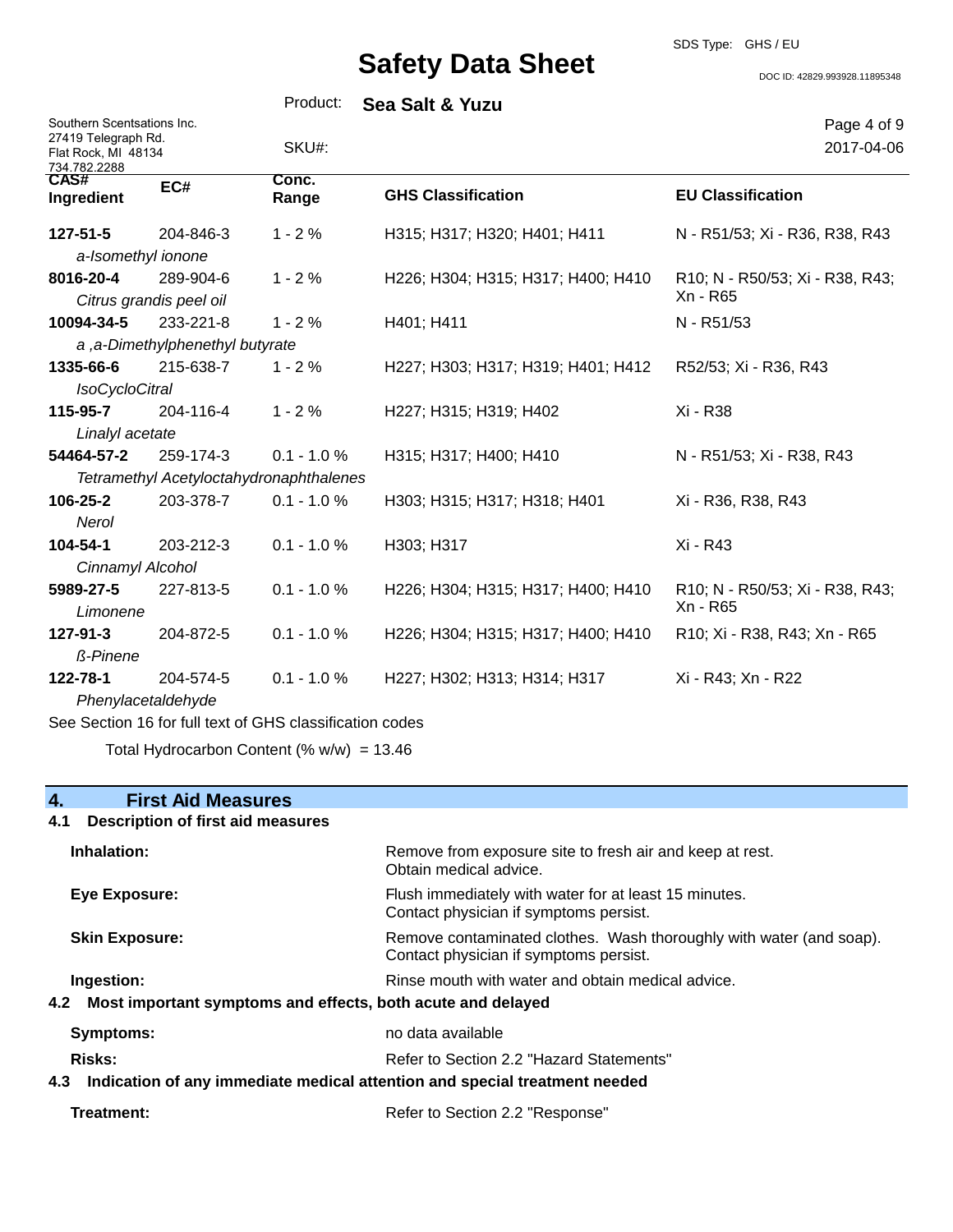SDS Type: GHS / EU

DOC ID: 42829.993928.11895348

| Southern Scentsations Inc.<br>27419 Telegraph Rd.<br>Flat Rock, MI 48134<br>734.782.2288 | Product:<br>SKU#: | Sea Salt & Yuzu                                   | Page 5 of 9<br>2017-04-06 |
|------------------------------------------------------------------------------------------|-------------------|---------------------------------------------------|---------------------------|
| 5.<br><b>Fire-Fighting measures</b>                                                      |                   |                                                   |                           |
| 5.1<br><b>Extinguishing media</b>                                                        |                   |                                                   |                           |
| Suitable:                                                                                |                   | Carbon dioxide (CO2), Dry chemical, Foam          |                           |
| Unsuitable                                                                               |                   | Do not use a direct water jet on burning material |                           |
| Special hazards arising from the substance or mixture<br>5.2                             |                   |                                                   |                           |
| During fire fighting:                                                                    |                   | Water may be ineffective                          |                           |
| <b>Advice for firefighters</b><br>5.3                                                    |                   |                                                   |                           |
| <b>Further information:</b>                                                              |                   | Standard procedure for chemical fires             |                           |

#### **6. Accidental Release Measures**

#### **6.1 Personal precautions, protective equipment and emergency procedures**

Avoid inhalation and contact with skin and eyes. A self-contained breathing apparatus is recommended in case of a major spill.

#### **6.2 Environmental precautions**

Keep away from drains, soil, and surface and groundwater.

#### **6.3 Methods and materials for containment and cleaning up**

Clean up spillage promptly. Remove ignition sources. Provide adequate ventilation. Avoid excessive inhalation of vapors. Gross spillages should be contained by use of sand or inert powder and disposed of according to the local regulations.

#### **6.4 Reference to other sections**

Not Applicable

### **7. Handling and Storage**

#### **7.1 Precautions for safe handling**

Apply according to good manufacturing and industrial hygiene practices with proper ventilation. Do not drink, eat or smoke while handling. Respect good personal hygiene.

#### **7.2 Conditions for safe storage, including any incompatibilities**

Store in a cool, dry and ventilated area away from heat sources and protected from light in tightly closed original container. Avoid plastic and uncoated metal container. Keep air contact to a minimum.

### **7.3 Specific end uses**

No information available

### **8. Exposure Controls/Personal Protection**

#### **8.1 Control parameters**

#### **Exposure Limits:**

| <b>Component</b> |                 | <b>ACGIH</b><br><b>ACGIH</b><br><b>OSHA</b><br>OSHA<br>TWA ppm STEL ppm TWA ppm STEL ppm |  |
|------------------|-----------------|------------------------------------------------------------------------------------------|--|
| 140-11-4         | Benzyl acetate  | 10                                                                                       |  |
| $127 - 91 - 3$   | <b>ß-Pinene</b> | 20                                                                                       |  |

**Engineering Controls:** Use local exhaust as needed.

#### **8.2 Exposure controls - Personal protective equipment**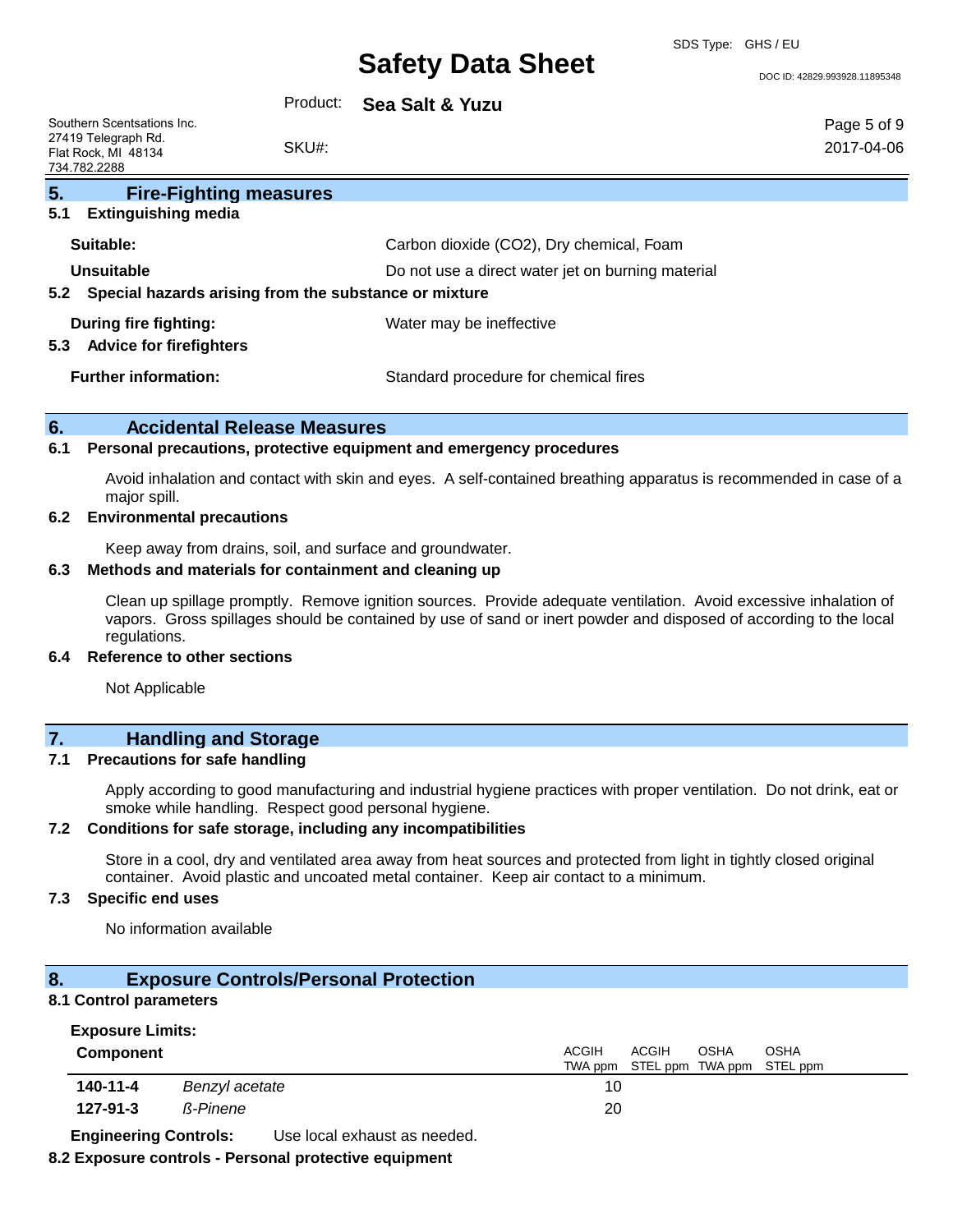DOC ID: 42829.993928.11895348

|                                                                                          | Product:<br>Sea Salt & Yuzu                                                                                                                                     |                           |
|------------------------------------------------------------------------------------------|-----------------------------------------------------------------------------------------------------------------------------------------------------------------|---------------------------|
| Southern Scentsations Inc.<br>27419 Telegraph Rd.<br>Flat Rock, MI 48134<br>734.782.2288 | SKU#:                                                                                                                                                           | Page 6 of 9<br>2017-04-06 |
| Eye protection:                                                                          | Tightly sealed goggles, face shield, or safety glasses with brow guards and side shields, etc.<br>as may be appropriate for the exposure                        |                           |
| <b>Respiratory protection:</b><br><b>Skin protection:</b>                                | Avoid excessive inhalation of concentrated vapors. Apply local ventilation where appropriate.<br>Avoid Skin contact. Use chemically resistant gloves as needed. |                           |

## **9. Physical and Chemical Properties**

#### **9.1 Information on basic physical and chemical properties**

| Appearance:                  | Conforms to Standard             |
|------------------------------|----------------------------------|
| Odor:                        | Conforms to Standard             |
| Color:                       | Yellow to Greenish Yellow (G5-7) |
| <b>Viscosity:</b>            | Liquid                           |
| <b>Freezing Point:</b>       | Not determined                   |
| <b>Boiling Point:</b>        | Not determined                   |
| <b>Melting Point:</b>        | Not determined                   |
| <b>Flashpoint (CCCFP):</b>   | >200 F (93.33 C)                 |
| <b>Auto flammability:</b>    | Not determined                   |
| <b>Explosive Properties:</b> | None Expected                    |
| <b>Oxidizing properties:</b> | None Expected                    |
| Vapor Pressure (mmHg@20 C):  | 0.153                            |
| %VOC:                        | 30.2013                          |
| Specific Gravity @ 25 C:     | 0.9610                           |
| Density @ 25 C:              | 0.9580                           |
| Refractive Index @ 20 C:     | 1.4980                           |
| Soluble in:                  | Oil                              |

## **10. Stability and Reactivity**

| <b>10.1 Reactivity</b>                  | None                                               |
|-----------------------------------------|----------------------------------------------------|
| <b>10.2 Chemical stability</b>          | Stable                                             |
| 10.3 Possibility of hazardous reactions | None known                                         |
| 10.4 Conditions to avoid                | None known                                         |
| 10.5 Incompatible materials             | Strong oxidizing agents, strong acids, and alkalis |
| 10.6 Hazardous decomposition products   | None known                                         |

## **11. Toxicological Information**

## **11.1 Toxicological Effects**

Acute Toxicity Estimates (ATEs) based on the individual Ingredient Toxicity Data utilizing the "Additivity Formula"

**Acute toxicity - Oral - (Rat) mg/kg** (LD50: 2,634.95) May be harmful if swallowed Acute toxicity - Dermal - (Rabbit) mg/kg <br>
(LD50: 3,278.76) May be harmful in contact with skin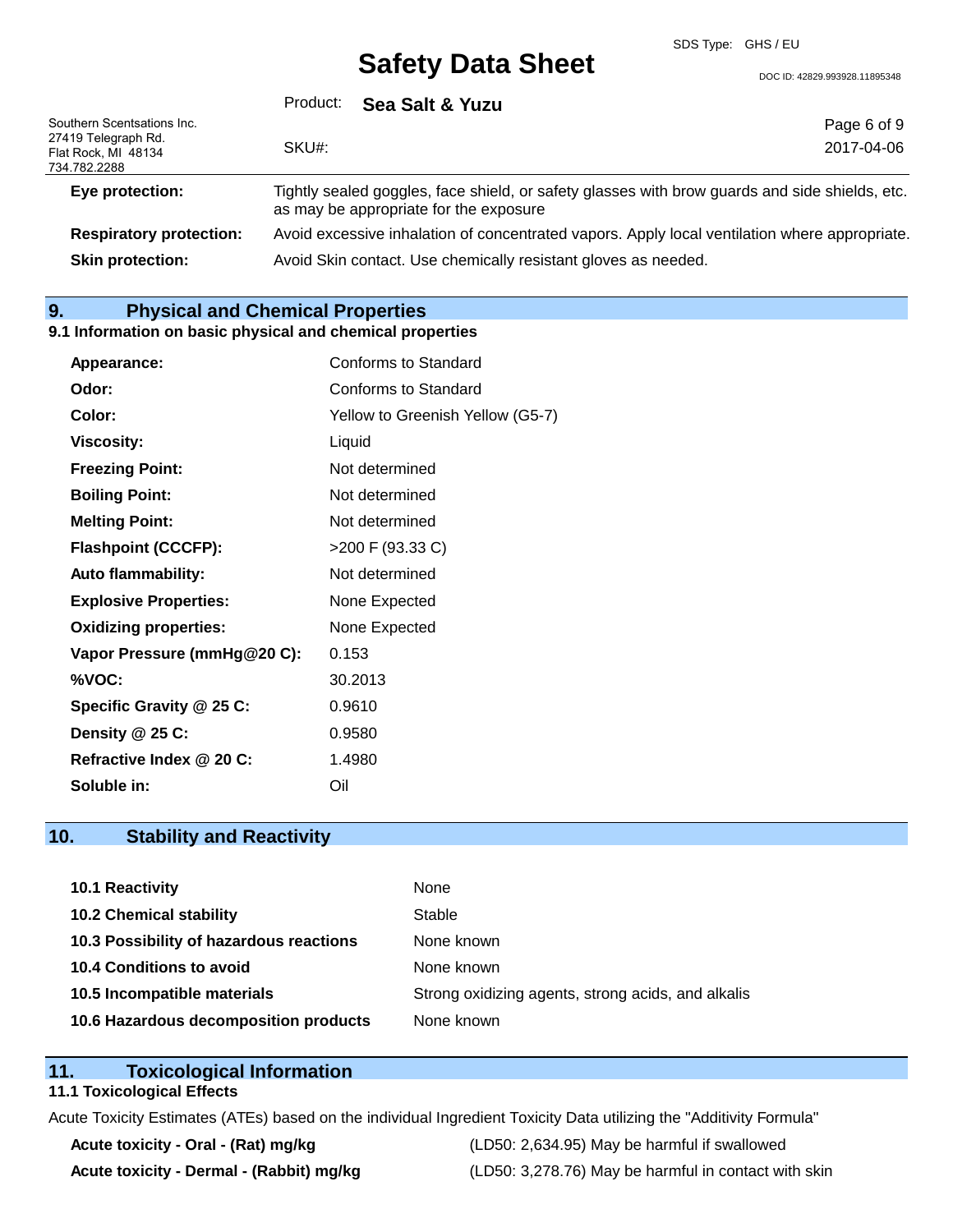SDS Type: GHS / EU

DOC ID: 42829.993928.11895348

Product: **Sea Salt & Yuzu**

Southern Scentsations Inc. 27419 Telegraph Rd. Flat Rock, MI 48134 734.782.2288

# SKU#:

Page 7 of 9 2017-04-06

| 34.762.2266                                        |                                                          |
|----------------------------------------------------|----------------------------------------------------------|
| Acute toxicity - Inhalation - (Rat) mg/L/4hr       | (LC50: 28.37) May be harmful if inhaled                  |
| <b>Skin corrosion / irritation</b>                 | Causes skin irritation                                   |
| Serious eye damage / irritation                    | Causes serious eye irritation                            |
| <b>Respiratory sensitization</b>                   | Not classified - the classification criteria are not met |
| <b>Skin sensitization</b>                          | May cause an allergic skin reaction                      |
| <b>Germ cell mutagenicity</b>                      | Not classified - the classification criteria are not met |
| Carcinogenicity                                    | Not classified - the classification criteria are not met |
| <b>Reproductive toxicity</b>                       | Suspected of damaging fertility or the unborn child      |
| Specific target organ toxicity - single exposure   | Not classified - the classification criteria are not met |
| Specific target organ toxicity - repeated exposure | Not classified - the classification criteria are not met |
| <b>Aspiration hazard</b>                           | May be fatal if swallowed and enters airways             |
|                                                    |                                                          |

## **12. Ecological Information**

| <b>12.1 Toxicity</b>               |                                                 |
|------------------------------------|-------------------------------------------------|
| <b>Acute acquatic toxicity</b>     | Very Toxic to aquatic life                      |
| <b>Chronic acquatic toxicity</b>   | Toxic to aquatic life with long lasting effects |
| <b>Toxicity Data on soil</b>       | no data available                               |
| <b>Toxicity on other organisms</b> | no data available                               |
| 12.2 Persistence and degradability | no data available                               |
| 12.3 Bioaccumulative potential     | no data available                               |
| 12.4 Mobility in soil              | no data available                               |
| 12.5 Other adverse effects         | no data available                               |

### **13. Disposal Conditions**

### **13.1 Waste treatment methods**

Do not allow product to reach sewage systems. Dispose of in accordance with all local and national regulations. Send to a licensed waste management company.The product should not be allowed to enter drains, water courses or the soil. Do not contaminate ponds, waterways or ditches with chemical or used container.

## **14. Transport Information**

| Regulator                                                                     |            | <b>Class</b> | <b>Pack Group</b>                   | <b>Sub Risk</b> | UN-nr.        |
|-------------------------------------------------------------------------------|------------|--------------|-------------------------------------|-----------------|---------------|
| U.S. DOT (Non-Bulk)                                                           |            |              | Not Regulated - Not Dangerous Goods |                 |               |
| <b>Chemicals NOI</b>                                                          |            |              |                                     |                 |               |
| <b>ADR/RID (International Road/Rail)</b>                                      |            |              |                                     |                 |               |
| <b>Environmentally Hazardous</b><br>Liquid, n.o.s.<br><b>IATA (Air Cargo)</b> | Substance. | 9            | Ш                                   |                 | <b>UN3082</b> |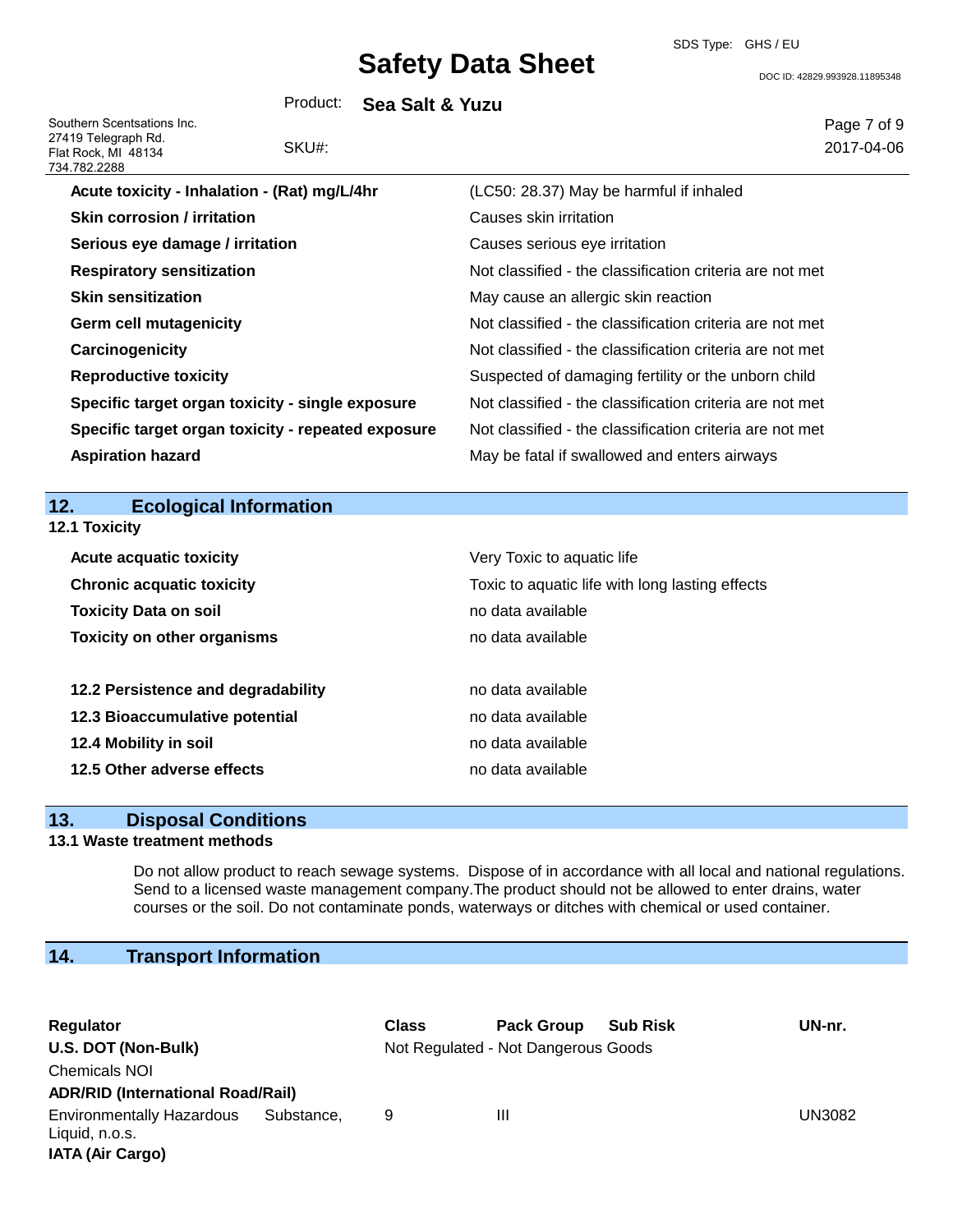DOC ID: 42829.993928.11895348

|                                                                                          |                               | Product:                   |   | Sea Salt & Yuzu                                                                                                        |                           |  |
|------------------------------------------------------------------------------------------|-------------------------------|----------------------------|---|------------------------------------------------------------------------------------------------------------------------|---------------------------|--|
| Southern Scentsations Inc.<br>27419 Telegraph Rd.<br>Flat Rock, MI 48134<br>734.782.2288 |                               | SKU#:                      |   |                                                                                                                        | Page 8 of 9<br>2017-04-06 |  |
| <b>Environmentally Hazardous</b><br>Liquid, n.o.s.<br>IMDG (Sea)                         |                               | Substance,                 | 9 | III                                                                                                                    | <b>UN3082</b>             |  |
| <b>Environmentally Hazardous</b><br>Liquid, n.o.s.                                       |                               | Substance,                 | 9 | III                                                                                                                    | <b>UN3082</b>             |  |
| 15.                                                                                      | <b>Regulatory Information</b> |                            |   |                                                                                                                        |                           |  |
| <b>Additional European Regulations:</b>                                                  |                               |                            |   |                                                                                                                        |                           |  |
| European Union (EINECS, ELINCS or NLP):                                                  |                               |                            |   | 99.88% (by Wt) of the components are listed or exempt.                                                                 |                           |  |
| <b>Additional Asian Regulations:</b>                                                     |                               |                            |   |                                                                                                                        |                           |  |
| <b>Australian AICS:</b>                                                                  |                               |                            |   | 100.00% (by Wt) of the ingredients on AICS or notified.                                                                |                           |  |
| <b>Chinese IECS:</b>                                                                     |                               |                            |   | 100.00% (by Wt) of the ingredients on IECS.                                                                            |                           |  |
| <b>Japan ENCS:</b>                                                                       |                               |                            |   | 99.87% (by Wt) of the ingredients on ENCS, fall within the 1000<br>kilogram per annum exemption or have been notified. |                           |  |
| Korea KECL:                                                                              |                               |                            |   | 99.99% (by Wt) of the ingredients on KECL, fall within the 100 kilogram<br>per annum exemption or have been notified.  |                           |  |
| <b>New Zealand NZIoC:</b>                                                                |                               |                            |   | 94.28% (by Wt) of the ingredients on NZIoc.                                                                            |                           |  |
| <b>Philippines PICCS:</b>                                                                |                               |                            |   | 100.00% (by Wt) of the ingredients on PICCS.                                                                           |                           |  |
|                                                                                          |                               |                            |   | The Status of the following ingredient(s) is NOT known for the registration lists noted;                               |                           |  |
| Lists noted within <> brackets after name                                                |                               |                            |   |                                                                                                                        |                           |  |
| 54830-99-8                                                                               | 259-367-2 1 - 2 %             |                            |   | Acetoxydihydrodicyclopentadiene : < NZIoC>                                                                             |                           |  |
| 16409-45-3                                                                               |                               | $240 - 459 - 6$ <= 60 ppm  |   | Menthyl acetate : < NZIoC>                                                                                             |                           |  |
| 59323-76-1                                                                               |                               | $261 - 699 - 8 \le 80$ ppm |   | cis-2-Methyl-4-propyl-1,3-oxathiane: < ENCS, NZIoC>                                                                    |                           |  |
| 68917-32-8                                                                               | 289-904-6 2 - 5 %             |                            |   | Grapefruit oil terpenes : < NZIoC>                                                                                     |                           |  |

## **16. Other Information**

#### **GHS H-Statements referred to under section 3**

#### **Total Fractional Values**

(TFV) Risk (TFV) Risk

- 
- (3.33) Reproductive Toxicology, Category 2 (1.39) Aquatic Acute Toxicity, Category 1
- (8.27) Aquatic Chronic Toxicity, Category 2
- 
- (1.37) Aspiration Hazard, Category 1 (4.55) Skin Corrosion/Irritation, Category 2
- (10.00) Sensitization, Skin, Category 1B (4.94) Eye Damage/Eye Irritation, Category 2A
	-